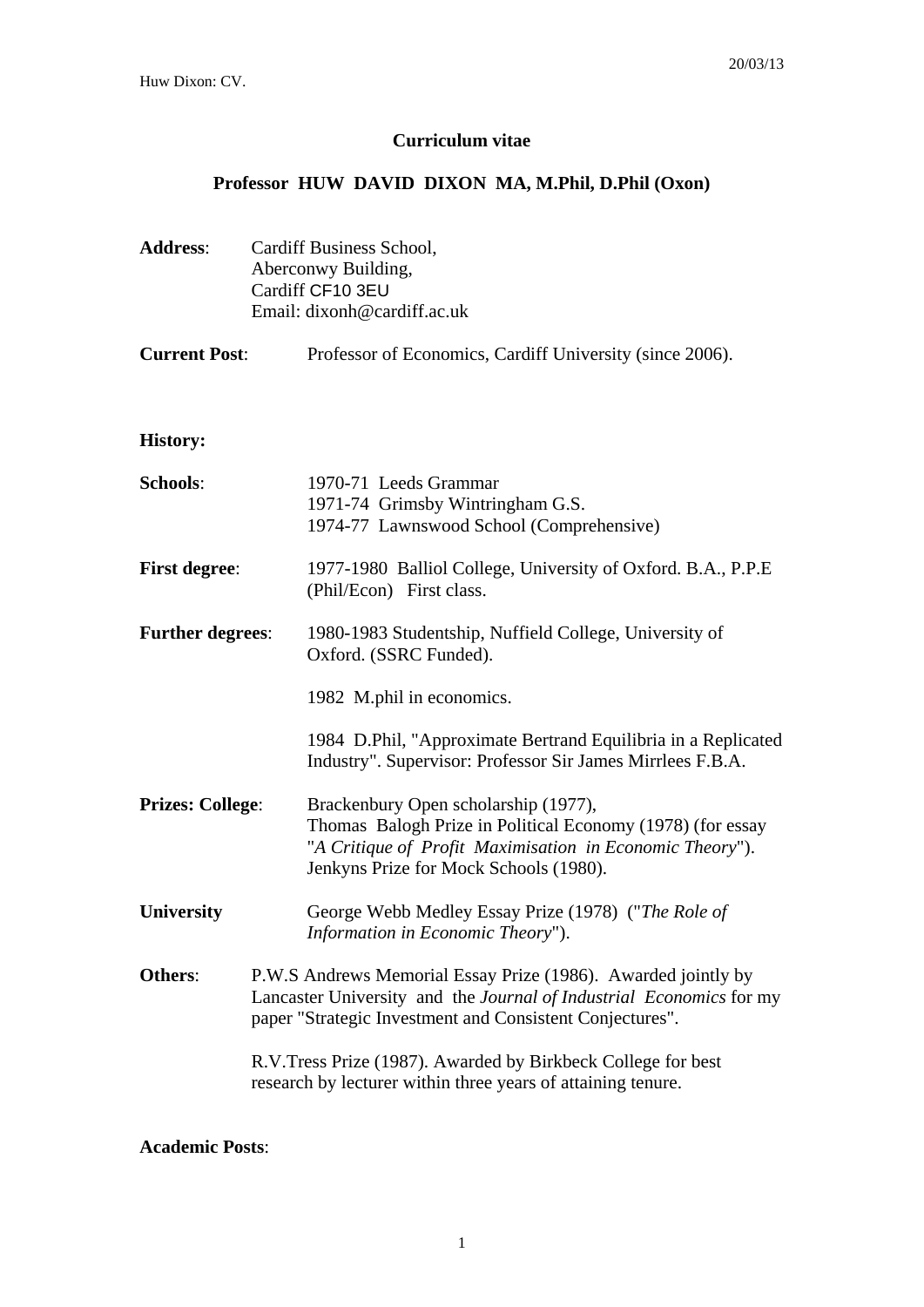- 1983-1984 Temporary Lecturer, Hertford College, Oxford.
- 1984-1987 Lectureship in economics, Birkbeck College, London.
- 1987-1991 Readership, Essex University.
- 1991-1992 Professor, University College Swansea, University of Wales.
- 1992- 2006 Professor, York University.
- 2006 Professor, Cardiff Business School.

### **Other Distinctions**

| 1991-2001 | Fellow, Centre for Economic Policy Research (U.K.)         |
|-----------|------------------------------------------------------------|
| 1996-2001 | Member, Council of Royal Economic Society.                 |
| 2000-     | Research Fellow, Centre for Economic Studies ifo (Munich). |

#### **Editorial/Refereeing:**

Editor, Controversies section of the *Economic Journal* (1994-9)

Editorial Board, *Review of Economic Studies* (1986-1993).

Associate Editor. *Journal of Industrial Economics*, (1986-1996)

Royal Economic Society Conference Programme Committee, 1990-1994, 2009-2011 Vice Chair 1991-2, Chair 1992-3.

I referee about 30 papers per year for various journals, including:

Economica, Economic Journal, Journal of Macroeconomics, Oxford Economic Papers, International Journal of Industrial Organisation, Journal of Economics, Econometrica, American Economic review, Quarterly Journal of Economics, Scottish Journal of Political Economy, European Journal of Political Economy, Journal of Development Economics, Journal of International Economics.

- Co-organizer 1993 Warwick Summer Workshop: The New Macroeconomics.

- Organizer, Industrial Economic Study Group Annual Conference, April 1994 (York).

- Organiser of  $6<sup>th</sup>$  Anglo-French conference (London) may 2009. Coordinator For British end since 2009.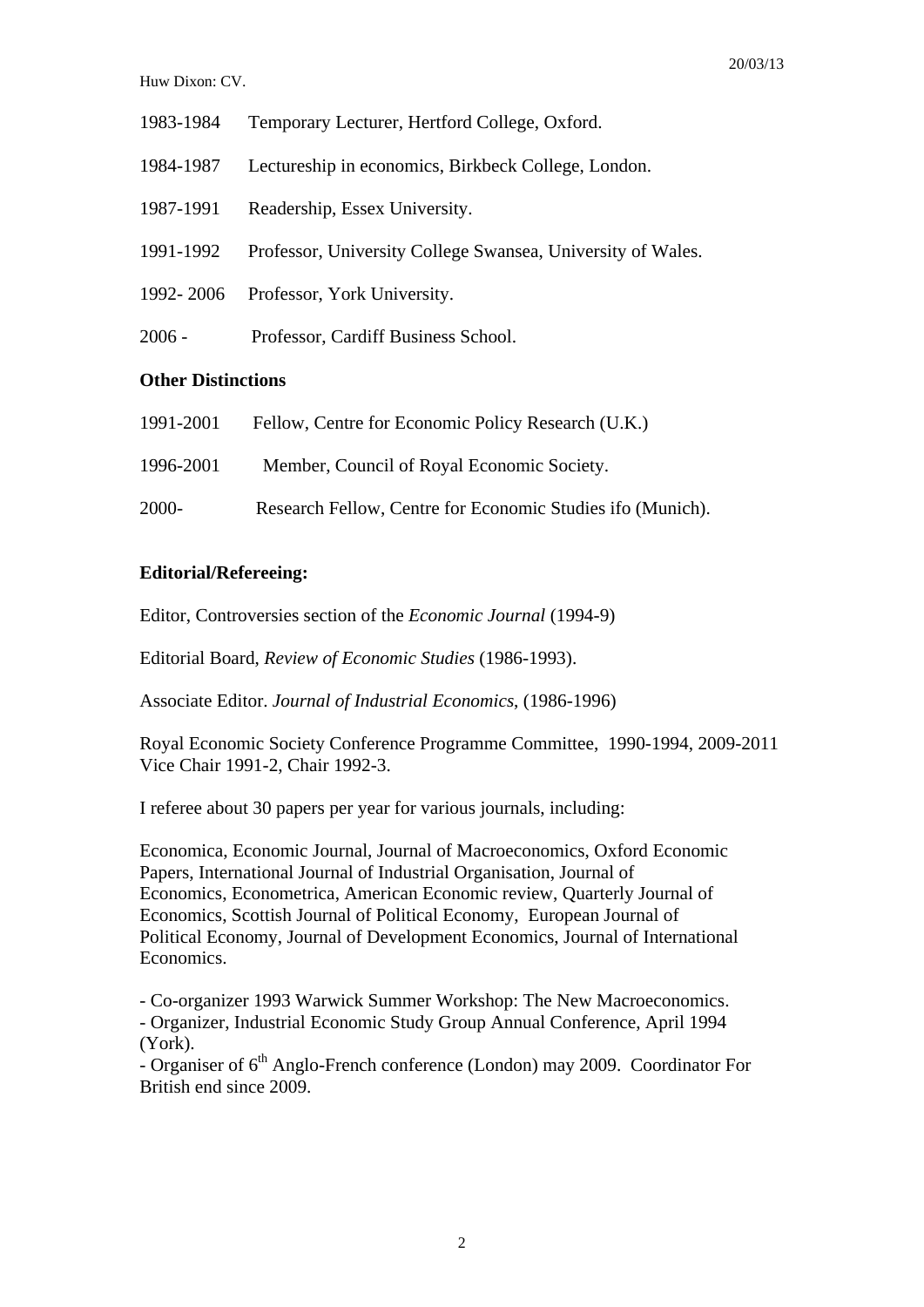#### **Presentations at Conferences and seminars.**

### **Conferences:**

1985: AUTE (Keble College), European Association of Research in Industrial Economics (Queens college, Cambridge), World Congress of Econometric Society (MIT), Managerial Corporations (Yale).

1986: ESRC Industrial Economics/Economic Theory Study Group meeting (Oxford), The Microstructure of Labour Markets (LSE). Hysteresis and Unemployment (St Andrews), Corporate Efficiency (Birkbeck).

1987: Econometric Society Winter Meeting (Aarhus), Warwick Summer School, AUTE (Aberystwyth).

1988: ESRC Labour Study Group (Swansea), European Assoc. of research into Ind. Org. (Rotterdam), Information and Uncertainty (Aarhus), Dynamiques de Marches at structure Industrielle (CNRS, Paris).

1989: AUTE Bristol. (Birth of first child).

1990: World Congress of Econometric Society (Barcelona), Artificial Intelligence in Economics (Manchester), ESRC Money-Macro-Finance Study Group (London), Warwick Summer School.

1991: Royal Economic Society (Warwick), European Economic Association (Cambridge), ESRC Money Study Group (Manchester), Unemployment Theory (Copenhagen).

1992: Royal Economic Soc. (London) attended ex officio.

1993: EEA meeting(Helsinki), West Country one day meeting (Exeter), Nordic PHD programme meeting (Aarhus), Warwick Summer workshop (The New Macroeconomics), CEPR Department of Employment (Unemployment Policy).

1994: CNRS/ADRES/French Ministry of Finance conference on "Recent developments in the macroeconomics of imperfect competition", Royal Economic Society (Exeter). Industrial Economics Study Group. Nordic PHD programme conference on macroeconomics (Aarhus). Developments in macroeconomics (Carlos III Madrid). CEPR "Unemployment policy" Madrid.

1995: Econometric Society World Congress (Tokyo). Workshop on recent developments in macroeconomics (Copenhagen).

1996: Italian meeting in experimental economics (Naples), Royal Economic Society Conference (Swansea), International conference in game theory (SUNY at Stonybrook), EEA (Istanbul).

1998: EEA (Berlin), Theory and evidence in Macroeconomics (Bergamo).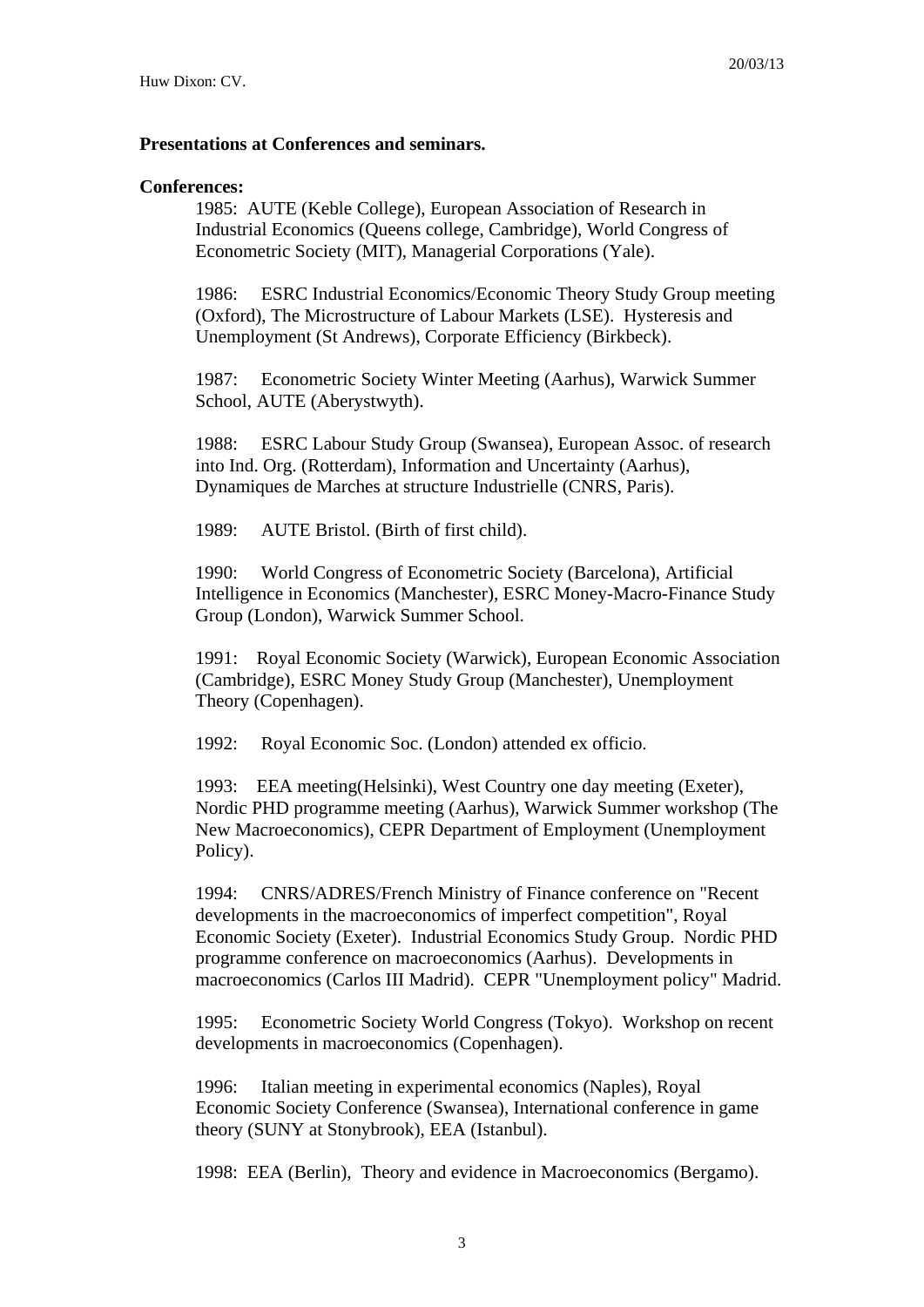1999: AEA (New York), RES (Nottingham), 3rd Conference in Macroeconomics and Finance (Crete).

2000: RES (St Andrews), Econometric Society 8<sup>th</sup> World Congress (Seattle).

2001:  $5<sup>th</sup>$  International Conference on Macroeconomic Analysis and Finance (Crete), CESifo summer school (Venice).

2002: AEA (Atlanta).

2004: CDMA St-Andrews, 7<sup>th</sup> International Conference on Macroeconomic Analysis and Finance (Crete)

 $2005$ :  $8<sup>th</sup>$  International Conference on Macroeconomic Analysis and Finance (Crete).

2006: 9<sup>th</sup> International Conference on Macroeconomic Analysis and Finance (Crete).  $38<sup>th</sup>$  MMF Conference (York).

2008: CESifo are workshop on Money, macro and finance (Munich). The Economics of Imperfect Competition, La Sapienza (Roma). Macroeconomics, (Biccoca, Milan). 8<sup>th</sup> EMF (Leuven).

2009. 9<sup>th</sup> EMF (Athens), Konstanz workshop on monetary theory,  $7<sup>th</sup>$  Anglo-French-Italian workshop (London), 3<sup>rd</sup> meeting of Portuguese Economic Journal Conference (Madeira).

2010.  $10^{th}$  EMF, Berne. Understanding Price Dynamics – recent advances, Banque de France. ASSET meeting (Alicante).  $8<sup>th</sup>$  Anglo French-Italian meeting, Marseilles.

2011. 11<sup>th</sup> EMF (York). Royal economic Society Annual Conference (Royal Holloway), Bargaining and Evolution (Louisiana State University).

2012. ASSET meeting, Cyprus (Limassol).

2013. RES meeting (Royal Holloway), International Conference on Macroeconomic Analysis and Finance (Crete).

#### **Departmental Seminars**:

I give several departmental seminars each year. I have given seminars as an external speaker at the following institutions (a  $*$  for every seminar over one):

## **U.K:**

Oxford \*\*\*\*, Warwick \*\*, Southampton \*, Bristol \*\*, Cardiff \*\*, Manchester\*\*, Liverpool\*, Sheffield\*, St. Andrews\*, Dundee \*\*, Newcastle,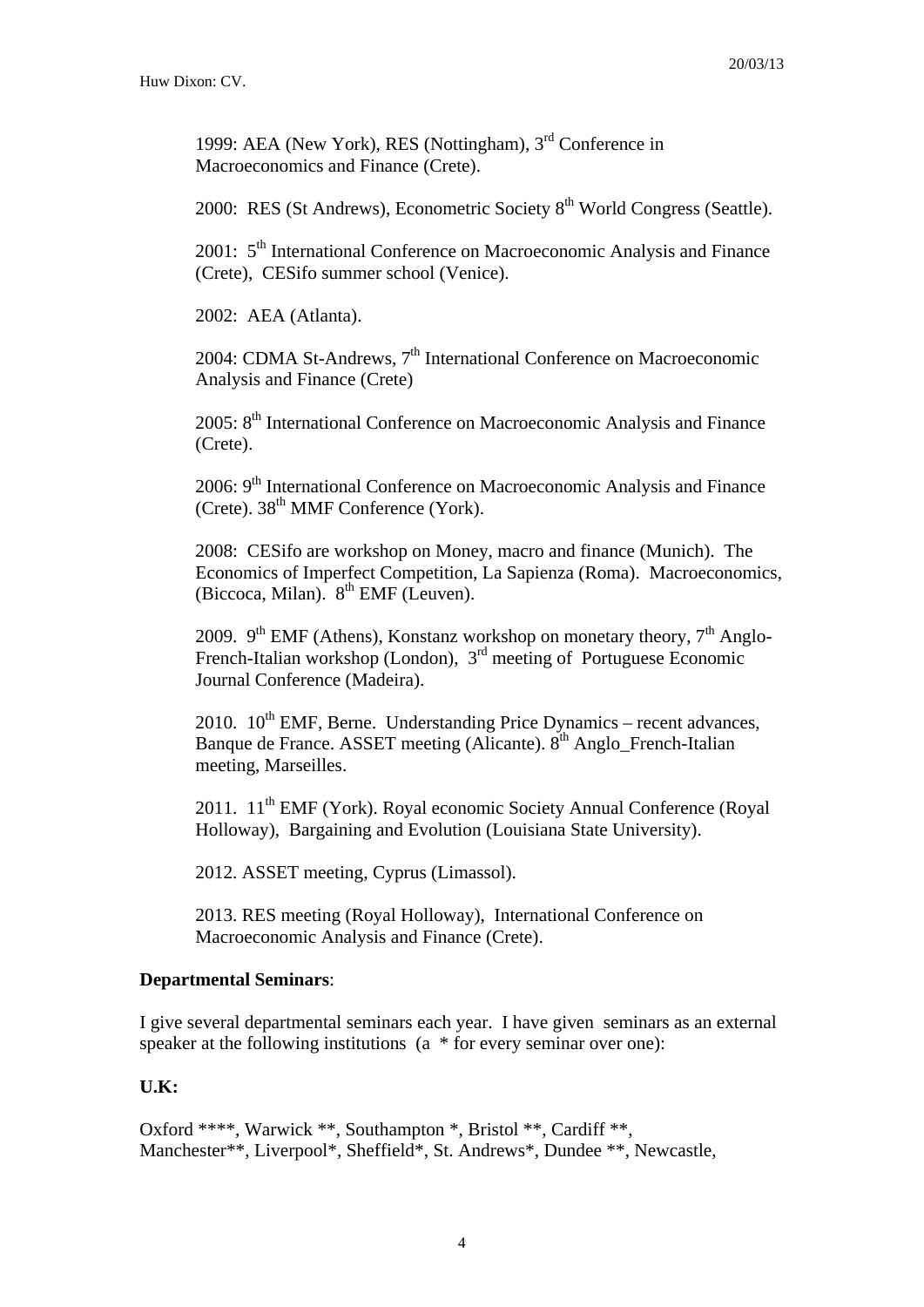Hull\*\*, LBS \*\*, Bangor\*, UCL \*\*, QMW \*\*\*, Birkbeck\*\*, Essex\*\*, Glasgow, York, Cambridge\*, Leeds\*, Loughborough, Edinburgh\*, Nottingham\*\*\*, Exeter\*, Stirling, Birmingham\*\*, Aberdeen, Keele, Kent\*, Aberdeen, Strathclyde, Leicester\*, LSE\*, Lancaster, Brunel\*, City University\*, Aberystwyth, Sunderland, Swansea\*, Manchester Metropolitan, Durham, Bath\*\*, Leicester\*, Bank of England\*.

### **Foreign:**

Athens School of Business and Economcs, Aarhus\***,** Copenhagen\*\*\*, Oslo \*\*, Tilburg, ANU, Monash, Sydney, NSW, Catholic University Lisbon, IESG Technical University Lisbon\*\*, Paris-1\*, Cork, Dublin (UCD), Napoli (Fred II), Helsinki, Mainz (J.Guttenberg), Bari\*, Barcelona (AUB), Prague (CERGE)\*, Munich (CES), Dublin (TCD, UCD), Galway, Regensberg, European Central Bank\*, National University of Singapore\*.

### **External Chair Committees.**

| 1994  | City University (Simon Price and John Cubbin appointed).                                                                      |
|-------|-------------------------------------------------------------------------------------------------------------------------------|
| 1996  | Edinburgh (Mark Steel appointed)                                                                                              |
| 1998  | Birkbeck College (John Driffill appointed).<br>Aarhus University, Denmark (Niels Haldrup appointed).                          |
| 1999  | Queen Mary and Westfield College (Christian Zhigliano appointed).<br>Edinburgh (Carmen Matutes and Josef Sakovitz appointed). |
| 2000. | Edinburgh (John Hardman Moore appointed).<br>Manchester (Rabah Amir appointed).                                               |
| 2002. | Rekjavic, Iceland (Gylfi Zoega appointed)<br>Cyprus. (George Halliosos appointed).                                            |
| 2004. | St Andrews (No appointment made).<br>Habilitation, Leo Kass (Vienna).                                                         |

#### **Research Grants.**

I have been the principle investigator or grant holder for the following grants (I have been involved in several other grants).

Evolution, Competitiveness and Oligopoly. ESRC R000 23 6179. Oct 1995- 1998. (£90,000).

Evolution and competitiveness. TMR grant (EU), July 1996-June 1998. (ECU 77,000).

ACE-Phare fellowship "Evolution and competitiveness in transitional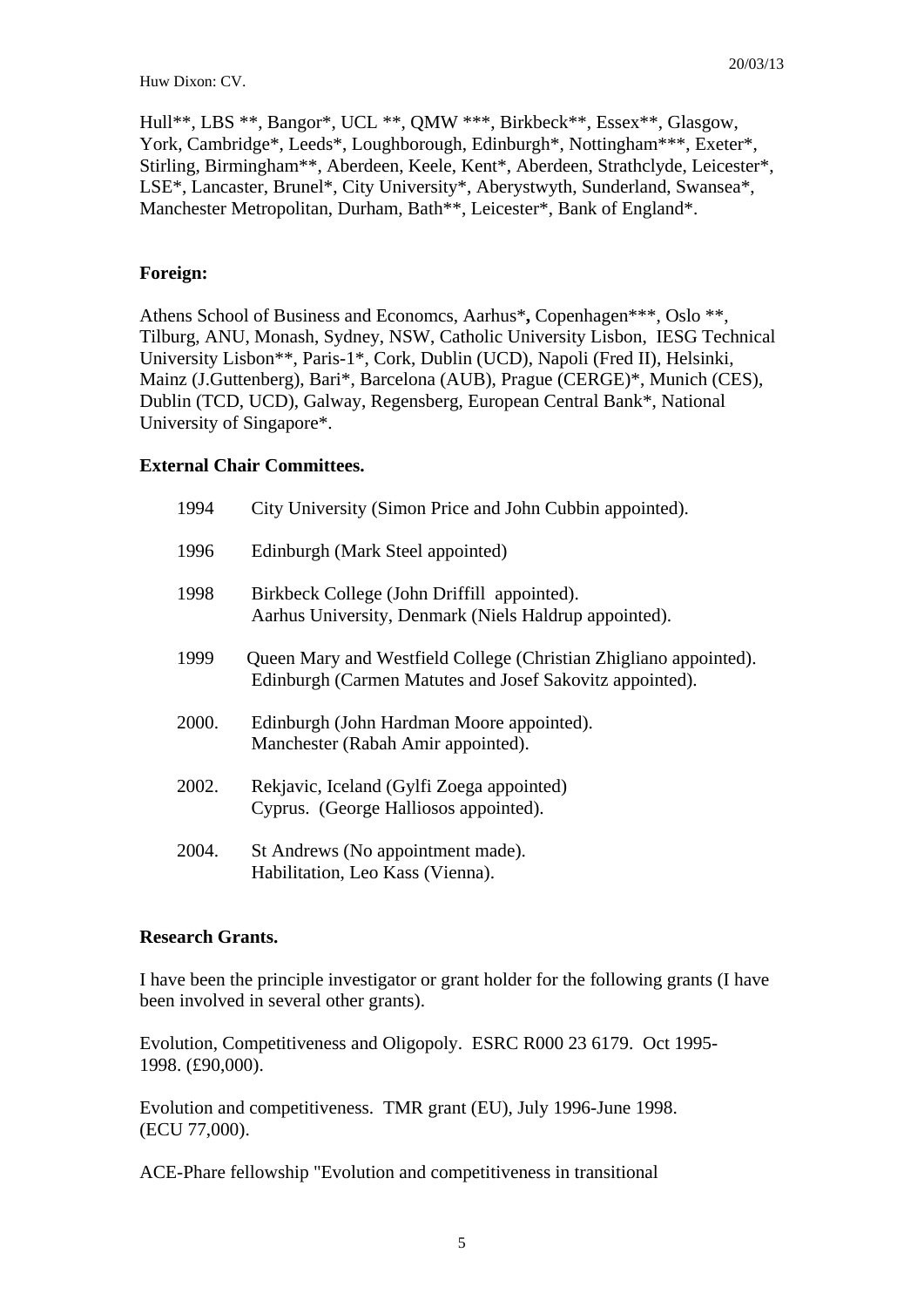econmies", contract P95-2665-F. Dr J.Cukrowski (CERGE), 6 months . (ECU 21,000).

ESRC Research Fellowship, April 1999-2002. (£182,000).

ACE-Phare Project "European economic integration: adaptive learning and evolution in the new entrants", 18 months commencing 1/1/2000 (ECU 96,200).

Hysteresis and Industrial Performance. ESRC R000 23 9326. March 2002-March 2004. (£93,369). Part of larger project with Professor Sue Bowden, Sheffield.

Economic Motivations for and consequences of Labour rationing and Short time working, Leverhulme trust F/00118/N, 1/9/02-31/8/04. (£57,588). Part of larger project with Professor Sue Bowden, Sheffield.

Foundation Banque de France (Visiting Scholar programme) 2009-2010, Euro 10,500.

### **External Examining**.

### **Exams:**

| 1988-91 | London School of Economics B.Sc. |
|---------|----------------------------------|
| 1989-91 | University College London B.A    |
| 1990-92 | Queen Mary and Westfield.B.Sc    |
| 1990-92 | Birkbeck College, M.Sc.          |
| 1992-94 | Leeds University, B.Sc.          |
| 1992-94 | University of East Anglia, B.Sc. |
| 1993-96 | Warwick University B.Sc          |
| 1994-96 | Oxford University, M.Phil.       |
| 1996-99 | Leicester University B.Sc.       |
| 1996-99 | Essex University B.Sc.           |
| 1999-02 | Sunderland University B.Sc.      |
| 1999-01 | Sheffield University B.Sc.       |
| 2000-3  | Edinburgh University MA.         |
| 2001-4  | Galway BSc, MSc.                 |
| 2001-4  | Hull University BSc.             |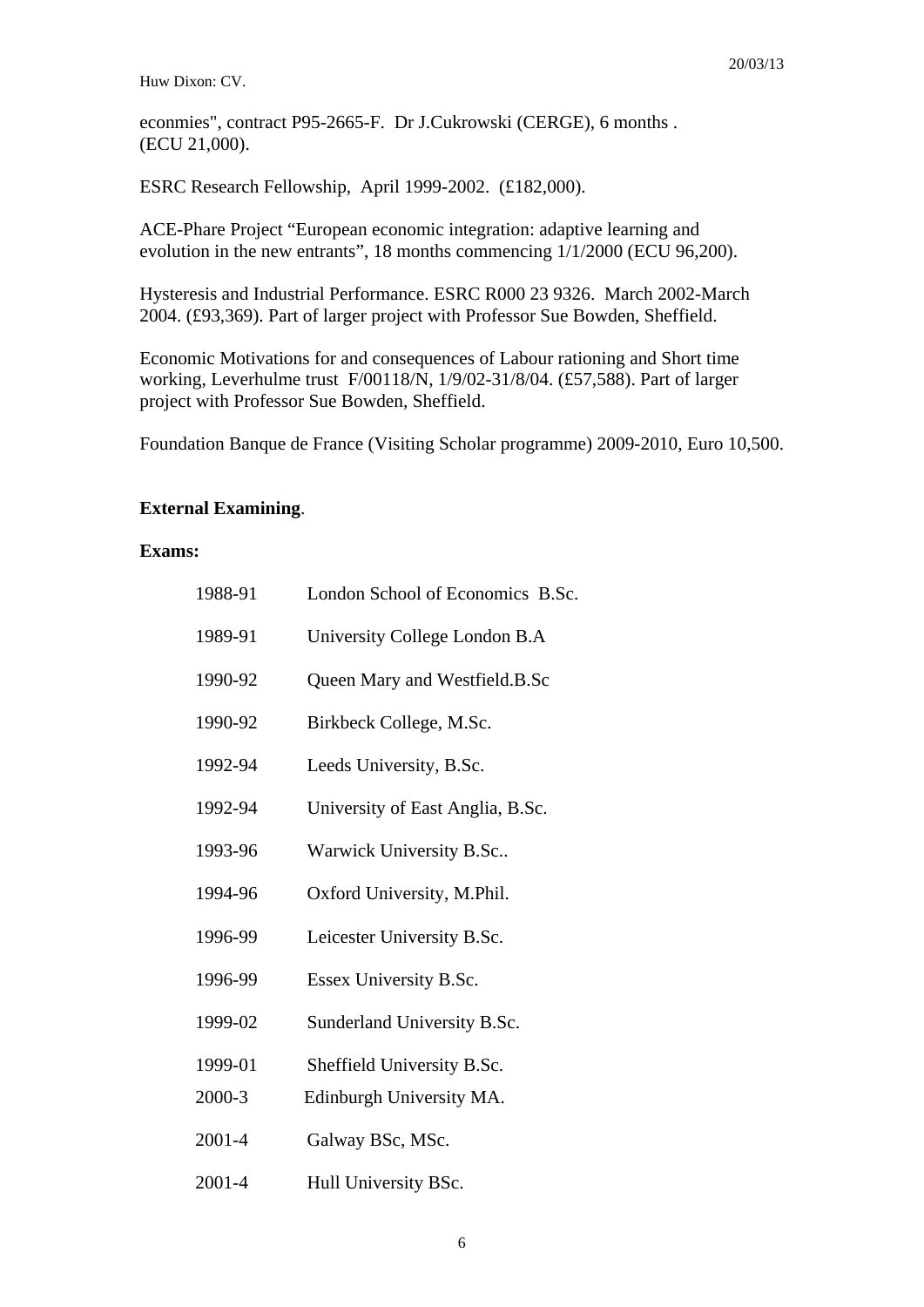| $2002 - 6$ | Manchester MSc.          |
|------------|--------------------------|
| $2005 - 8$ | Birmingham BSC, MSc.     |
| $2005 - 7$ | UC Dublin. BSc, MSc.     |
| 2007-2011  | Nottingham MSc.          |
| 2010-      | Trinity College, Dublin. |

## **Research degrees (PHD \ D.Phil)**

| 1987. | Morten Hviid, Warwick.<br>Ulrich Zachau, Nuffield College.                                                                                                                          |
|-------|-------------------------------------------------------------------------------------------------------------------------------------------------------------------------------------|
| 1989. | Won Dong Cho, Oxford.<br>Derek Laing, Essex.                                                                                                                                        |
| 1990. | Paul Dobson, London.<br>Myung Suk Lee, London.<br>Xeni Dassiou, London.                                                                                                             |
| 1991  | John Fender, Oxford.                                                                                                                                                                |
| 1992  | Rivera Campos, Warwick.                                                                                                                                                             |
| 1993  | Marco Colangelo, London.<br>Antonio D'Agata, Manchester.                                                                                                                            |
| 1995  | George Bratsiotis, London.                                                                                                                                                          |
| 1996  | Gulcin Ozkan, York.<br>Fabrizia Lapicorela, York.<br>Aydin Ozkan, York.<br>Gianmaria Martini, York.<br>Nir Vulcan, London.<br>Barbara Roffia, Warwick.<br>Jean Robert Hoffman, UEA. |
| 1997  | Giles Durant, LSE.<br>Kevin Lawler, Sunderland.                                                                                                                                     |
| 1998  | Maria Karranassou, London.<br>Tomas Sjogren, Umea (Sweden).                                                                                                                         |
| 1999  | Jean-Pierre Vidal, Cambridge<br>Louise Allsopp, York.                                                                                                                               |
|       |                                                                                                                                                                                     |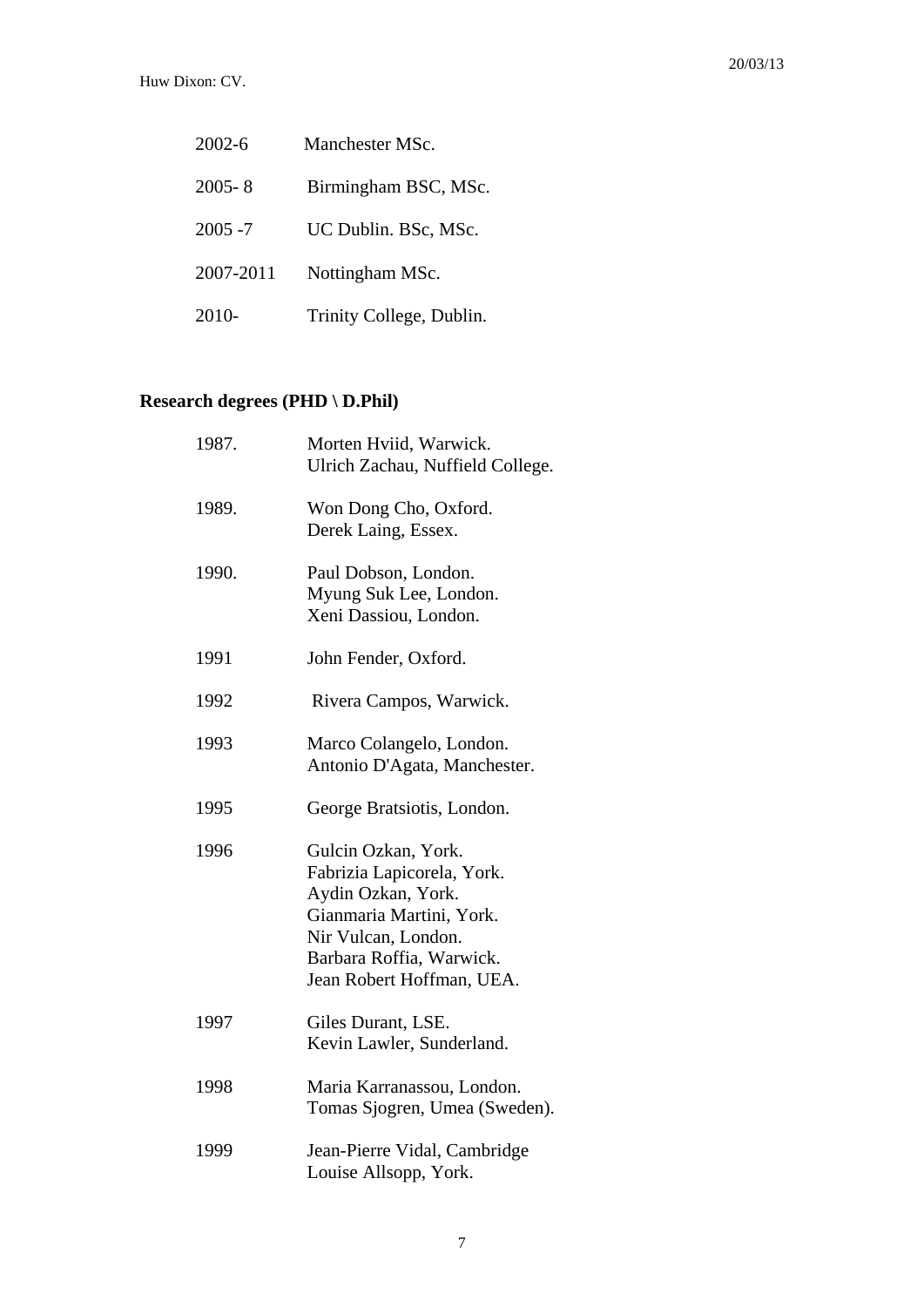|       | <b>Manuel Nunes, York</b><br>Esma Gargisiz, Manchester.        |
|-------|----------------------------------------------------------------|
|       | Javier Coto-Martinez, AUB Barcelona.                           |
| 2000  | Ozge Szennay. York.<br>Daniel Sgroi, Nuffield College, Oxford. |
|       |                                                                |
| 2002  | Maria Theresa Monteduro, York.                                 |
| 2003  | Damiano Silipo, York.                                          |
|       | Monica Lopez, Warwick.                                         |
|       | Liam Graham, Birkbeck.                                         |
|       | Roberto Motto, York.                                           |
| 2004. | Guiseppi Montolio, York.                                       |
| 2005. | Laura Povoledo, UCL.                                           |
|       | Rene Cabral Torres, York.                                      |
| 2006. | Gianlucca Moretti, York.                                       |
|       | Rachel Heyward, Cambridge.                                     |
|       | Steven McKnight, Essex.                                        |
|       | Soubarna Pal, Cardiff.                                         |
| 2011. | Manuel Rodrigues Pereira, Technical University, Lisbon.        |
|       | Waqas Ahmed, National University of Singapore.                 |
| 2012  | Hiroshi Ochiai, Nottingham.                                    |
|       | Chunping Liu Cardiff.                                          |
|       | William Tayler, Manchester.                                    |
|       | Young Hwan Park, Bristol.                                      |

#### **Research Student Supervision**

I have been the principal supervisor of the following students (the date given being submission/award), awarded by York unless otherwise stated prior to 2011, Cardiff 2011 and after. I have also been a secondary supervisor to many other PhD students.

- *1991* Minas Vlassis, Essex. "*Wage and Employment Determination in a Multi-stage Bargain: Theory and Evidence from the Greek Manufacturing Sector*"
- *1991* Vassillios Kolliniatis, Essex. "*On Entry Deterrence*".
- *1993* Yannis Palangopoulos. "*An Empirical Study of the Disaggregated Wage Determination Process in the UK*".
- *1995* Michele Santoni.. "*Macroeconomic and Trade Policy in*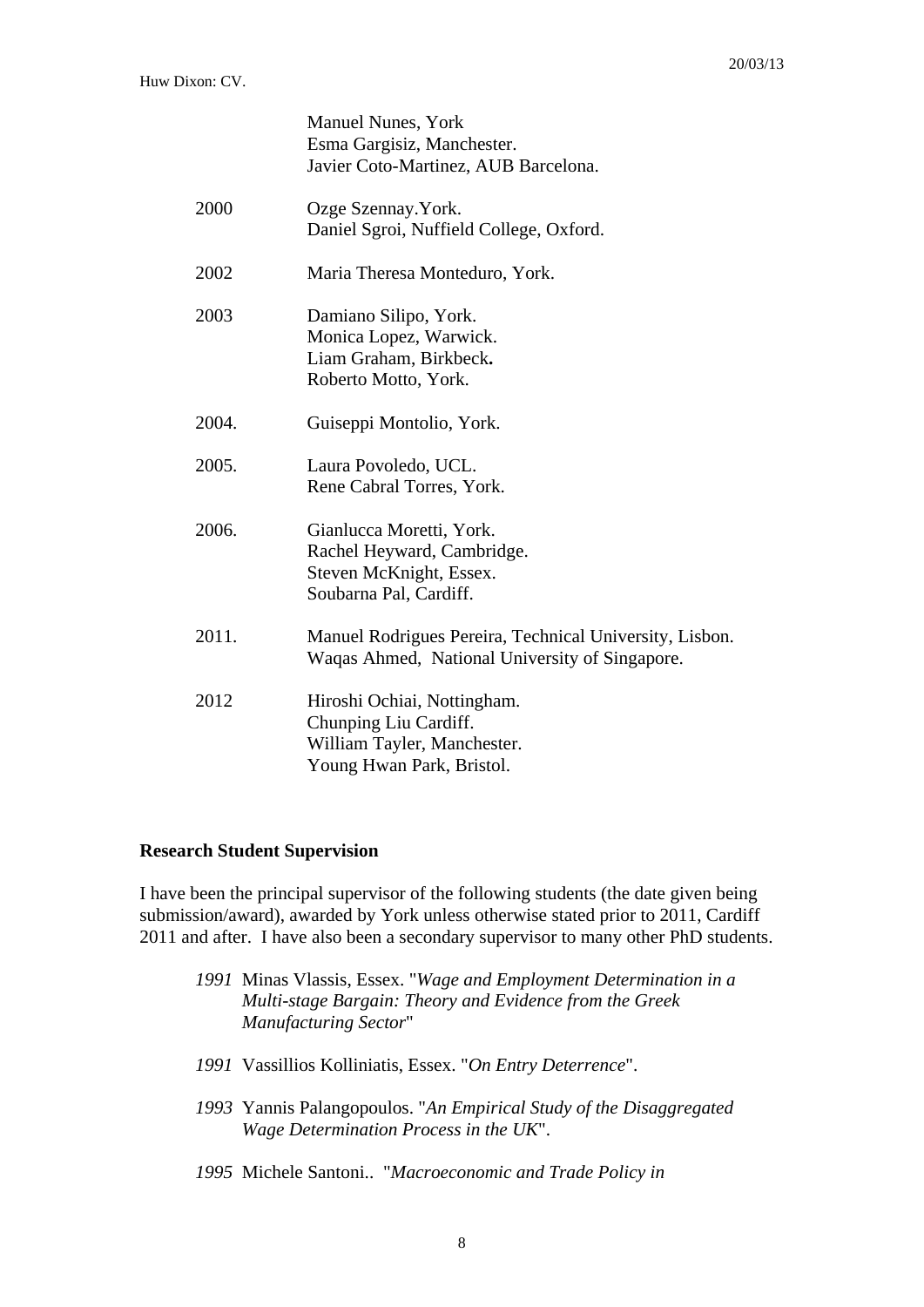*Imperfectly competitive open economies".* 

- *1998* John Considine. *"Issues in Fiscal Deficit: The case of Ireland*".
- *1998*. Silvia Fideli. *"Essays on public choice: the cases of tax evasion and compliance relations between politicians and public managers".*
- *1998* Marta Aloi. *"Macroeconomics and Imperfect Competition: a static and dynamic approach."*
- *1999* Ernesto Somma. *"Essays on the Evolution of Competition".*

Rui Coimbra*. "Endogenous Fluctuations and the cyclical behaviour of Wages".* 

*2000* Luis da Costa*. "Oligopoly and Capital Accumulation in a Small Open Economy",* 

Giovanni Lombardo. "*Monopolistic Distortion and the Real Effects of Monetary Shocks*" (joint supervisor with Alan Sutherland).

 Paolo Lupi. *"The evolution of collusion: essays in computational economics".*

- *2003*. Luis Murillo Zamorano. *"Essays on Economic Efficiency and Productivity Growth Analysis"*
- *2004*. Jannine Poletti. *"The effect of Intangible Capital, Ownership Structure and Country laws on Corporate Value".*
- *2005.* Joel Virgen-Rojano. *"Topics on the Mexican Business Cycle"*.
- 2006 Imtithal Al-Thumeiri: *"Economic Reforms in Saudi Arabia: Results from a Dynamic General Equilibrium Analysis."*

Engin Kara: "*Monetary Policy in a Generalised Taylor Economy"* 

 Helen Hu: "*Macroeconomic equilibrium and reform in the Chinese economy*".

- 2007 Gaurav Saroliya : "*Persistence in Heterogeneous new Keynesian Economies"*
- 2008 Ana Sofia Domingues Rodrigues. *"The dynamics of Market Structure and R&D Competition".*

Francesca d'Auria. *"Nominal Rigidities and the Effects of monetary and fiscal policy".* 

Jose Eusebio Marques-dos-Santos. "*Privatization: the Brazilian*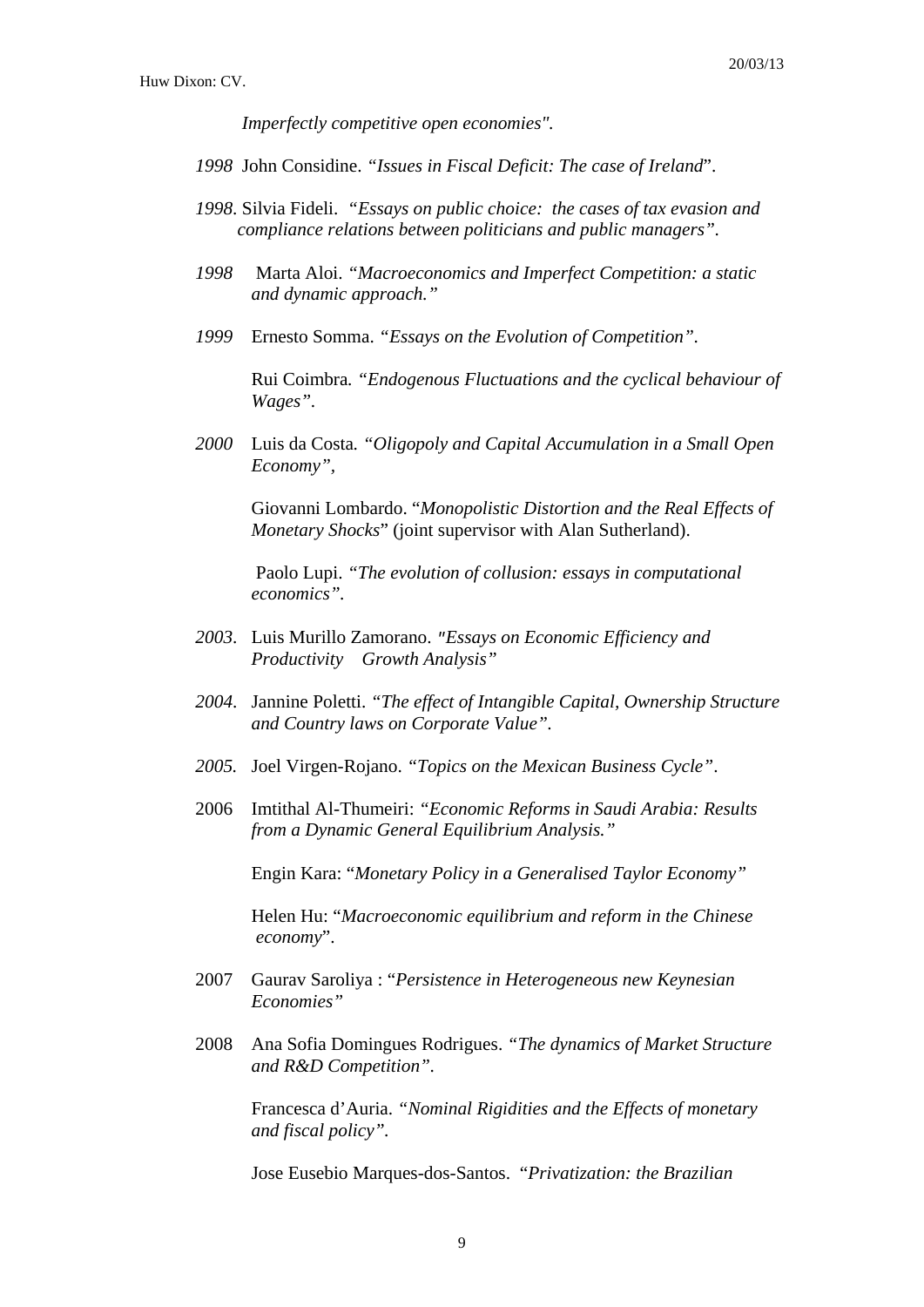*experience".* 

2011 Lucun Yang, "*Essays in Open Economy macroeconomics*"

 Yue Jiang, "*Essays on the heterogeneity of price-stickiness, persistence of the real economy and optimal monetary policy*".

2012 Zhou Peng, "*Microdata analysis of price setting behaviour and macrodata analysis of heterogeneous DSGE models"*

> Jiao Jing. "*Essays on the Evaluation and Estimation of the Heterogeneity of Price-Stickiness in a DGSE model.*"

2013 Kun Tian,

## **Doctoral Courses**.

I have given the following advanced level (2-3rd year PHD) courses.

Industrial Economics. 10 days (40 hours), July 1995, Copenhagen. Nordic PHD programme, Agricultural economics.

Recent Advances in Macroeconomic Theory, Universite de Paris-1 MAD. 3 weeks, April and June 1996 (10 hours).

Imperfect Competition and Macroeconomics. 5 days (20 hours), Helsinki. Finnish Doctoral programme in Economics. October 1996.

Imperfect Competition and macroeconomics, U.C.Cork, 2 days (8 hours), 30Nov/1Dec 1996.

Imperfect Competition and Macroeconomics, (8 hours), Feb 1997, York.

Imperfect Compeitition and the Fiscal Multiplier, Lisbon 1999  $(6 \text{ hours})$  25-26<sup>th</sup> Jamuary).

On Modelling imperfect competition in dynamic economies, Munich (CES) 2000, May  $2-18^{th}$  (6 hours).

Topics in macroeconomics of imperfect competition, Lisbon Summer School, 16-21 July 2005. (12 hours).

2006-: Monetary Theory and Policy, Cardiff PhD Economics programme, year 2 (20 hours).

2009: Topics in Advanced Macroeconomics, year 2 PhD course, University of Pavia (20 hours).

## **Other Teaching.**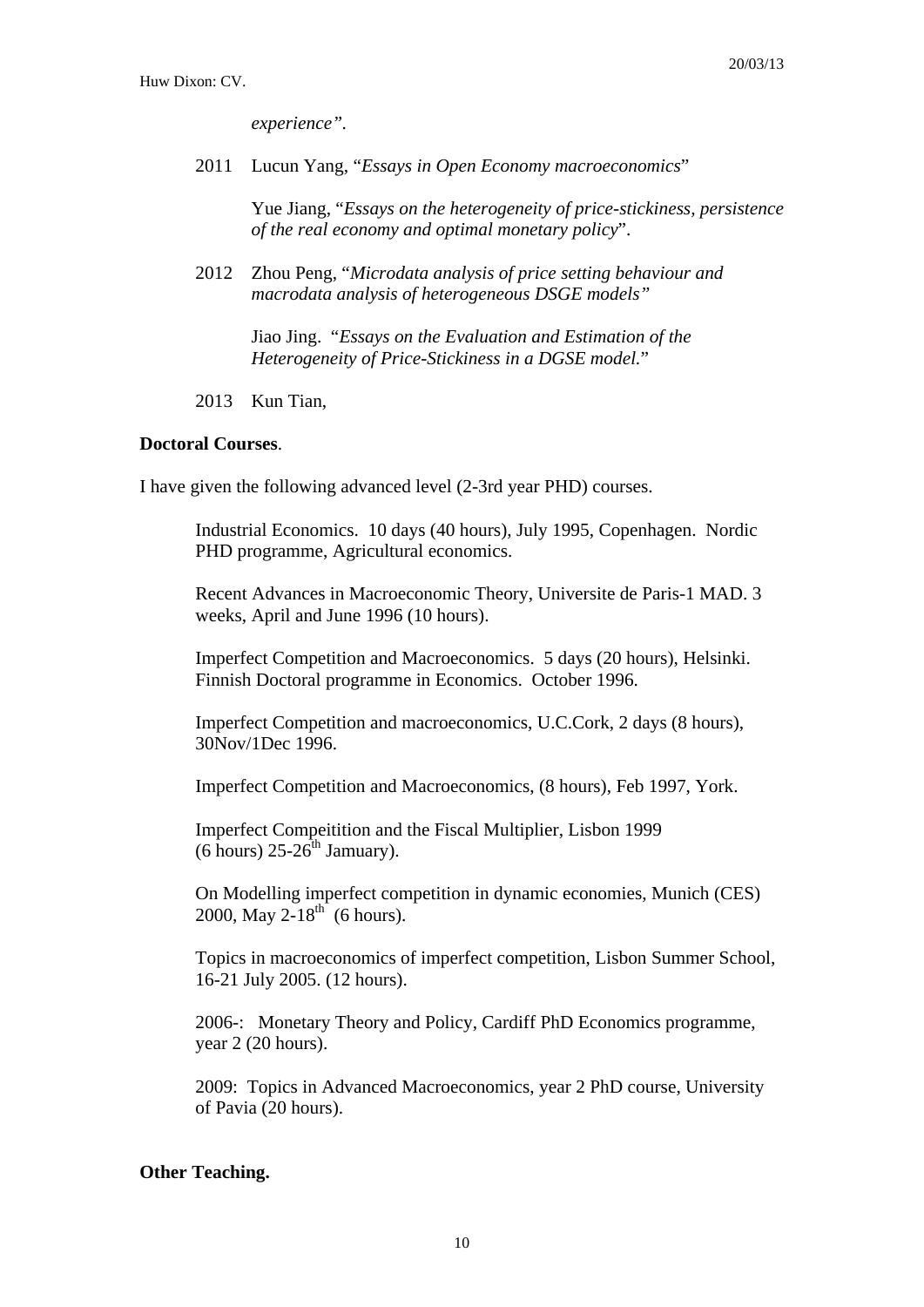I have taught core microeconomics and macroeconomics at all levels from year 1 BSc to Masters level. I have also taught I.O. at MSc level at Birkbeck, York and Essex, year 3 International Trade for two years at UCL in 1984-5 and MSc Game Theory at Essex. At Cardiff I teach year 3 Macro, and introductory maths for MSc, and Contemporary Issues in macroeconomics.

## **University Administration.**

I have been involved in many administrative jobs since 1983 when I became library rep at Birkbeck. Various committees too numerous to mention have followed. Highlights at York: member of university finance committee, Senate, Court, deputy head of economics, head of economics (2003-6), director of research students. At Cardiff, Director of PhD programme since January 2010.

## **PUBLICATIONS**

# **Papers under submission/revision to refereed Journals.**

- **1)** Paulo Brito & Bipasa Datta & Huw Dixon, 2011. "*The evolution of mixed conjectures in the rent-extraction game,*" Discussion Papers 11/06, Department of Economics, University of York.
- 2) Dixon, Huw & Pourpourides, Panayiotis M., 2010. "*General Equilibrium with Monopolistic Firms and Occasionally Binding Cash-in-Advance Constraints*," Cardiff Economics Working Papers E2010/6, Cardiff University, Cardiff Business School.
- 3) Huw Dixon & Engin Kara, 2011. "*Taking Multi-Sector Dynamic General Equilibrium Models to the Data,*" Bristol Economics Discussion Papers 11/621, Department of Economics, University of Bristol, UK.
- 4) Paulo Brito & Luís Costa & Huw Dixon, 2010. "*Non-Smooth Dynamics and Multiple Equilibria in a Cournt-Ramsey Model with Endogenous Markups*," Working Papers 2010/14. Department of Economics at the School of Economics and Management (ISEG), Technical University of Lisbon.

I am also working on a number of other papers yet to be published as discussion papers.

## **Papers in refereed Journals (reverse order)**.

52) Fiscal policy, entry and capital accumulation: hump-shaped responses. (joint with Paulo Brito) Cardiff Economics Working paper E2012/7, forthcoming *Journal of Economic Dynamics and Control*.

51) "A Unified Framework for Using Micro-Data to Compare Dynamic Time-Dependent Price-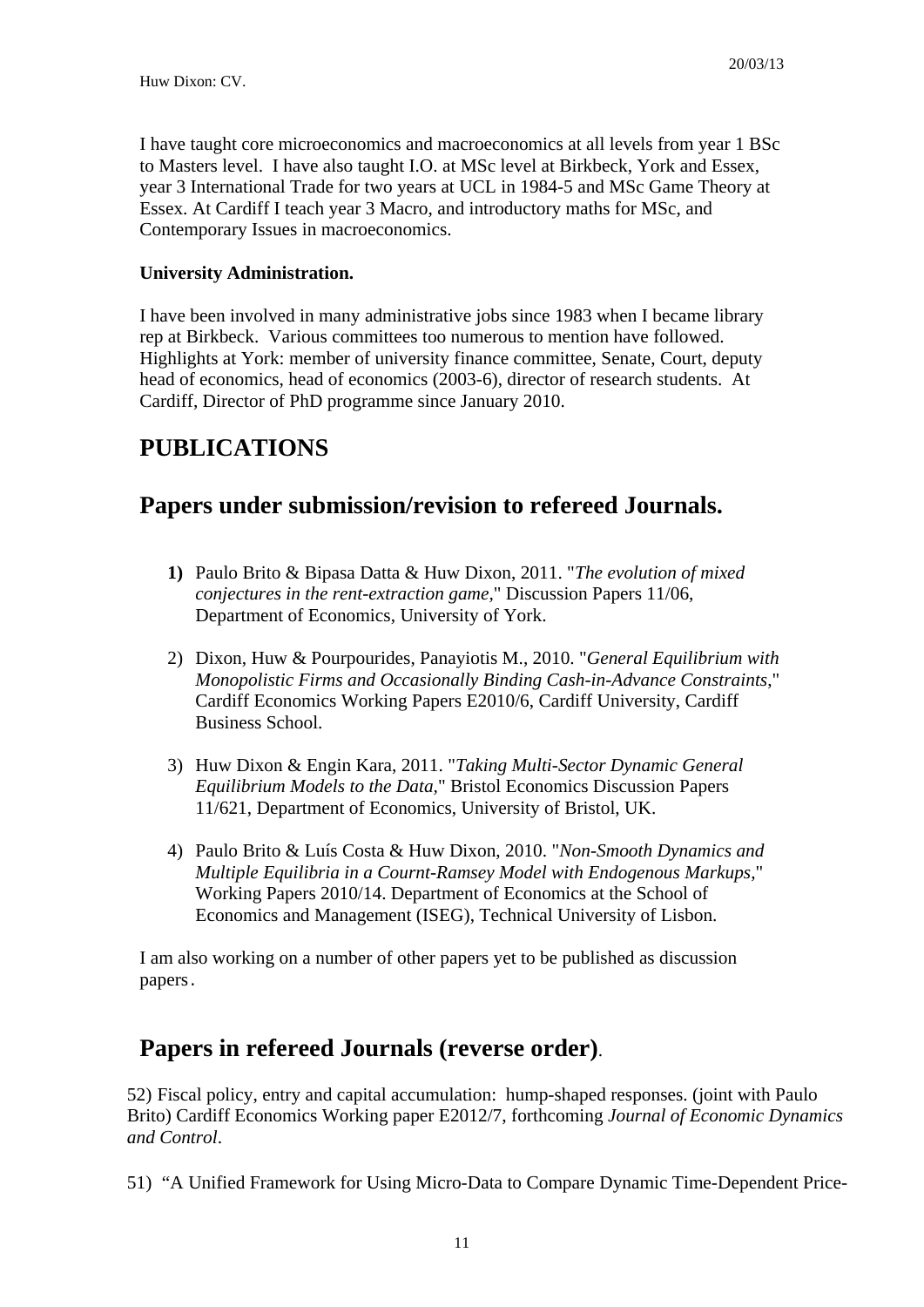.

Setting Models," The B.E. Journal of Macroeconomics: Vol. 12: Issue 1 (Contributions), Article 22. (2012).

50) The transition from dual-track pricing to a market system: Winners and losers (joint with John Bennett and Helen Hu). Forthcoming, *Economic Systems*.

49) Generalized Taylor and Generalized Calvo price and wage-setting: micro evidence with macro implications, (joint with Herve le Bihan) *Economic Journal*, vol. 122, pages 532-554, May (2012).

48) Luís F. Costa and Huw David Dixon (2011). Fiscal Policy under Imperfect Competition with Flexible Prices: An Overview and Survey. *Economics: The Open-Access, Open-Assessment E-Journal*, Vol. 5, 2011-3.

47) Contract Length Heterogeneity and the Persistence of Monetary Shocks in a Dynamic Generalized Taylor Economy, (joint with Engin Kara) *European Economic Review*, 55, 280-292 (2011).

46) .Can we explain inflation persistence in a way that is consistent with the micro-evidence on nominal rigidity? (joint with Engin Kara), *Journal of Money, Credit and Banking*, (42) 151-170. (2010).

45) Entry and the accumulation of capital: a two state-variable extension to the Ramsey model, (joint with Paulo Brito), (2009), *International Journal of Economic Theory* 5, 333-357

44) and Luigi Siciliani (2009): "Waiting Time Targets in Healthcare Markets: How Long Are We Waiting?", *Journal of Health Economics*, 28, 1081-1098

43) "Learning to collude: An experiment in convergence and equilibrium selection in oligopoly," (joint with Sbriglia, Patrizia & Somma, Ernesto) *Research in Economics*, Elsevier, vol. 60(3), pages 155-167, 2006.

42) "How to compare Taylor and Calvo contracts: a comment on Michael Kiley", (joint with Engin Kara), *Journal of Money, Credit and Banking* (2006), 38, 1119-26.

41) "Free Internet Access and Regulation: A Note," (Joint with Bipasa Datta) *Journal of Institutional and Theoretical Economics*, (2003), 159(3), 594--598.

40) Entry dynamics, demand shocks and induced productivity fluctuations, (joint with Marta Aloi), *Ekonomia*, 2003, 6, 115-146.

39) The Evolution of Consistent Conjectures (joint with Ernesto Somma), *Journal of Economic Behaviour and Organization*, 2003, 51, 523-536.

38) Profits, Markups and Entry: Fiscal Policy in an Open Economy (joint with Javier Coto-Martinez), *Journal of Economic Dynamics and Control*, 2003, 27, 573-597.

37) Axelrod Meets Cournot: Oligopoly and the Evolutionary Metaphor (joint with Scott Moss and Steven Wallis), *Computational Economics*, 2002, 20, 139-156.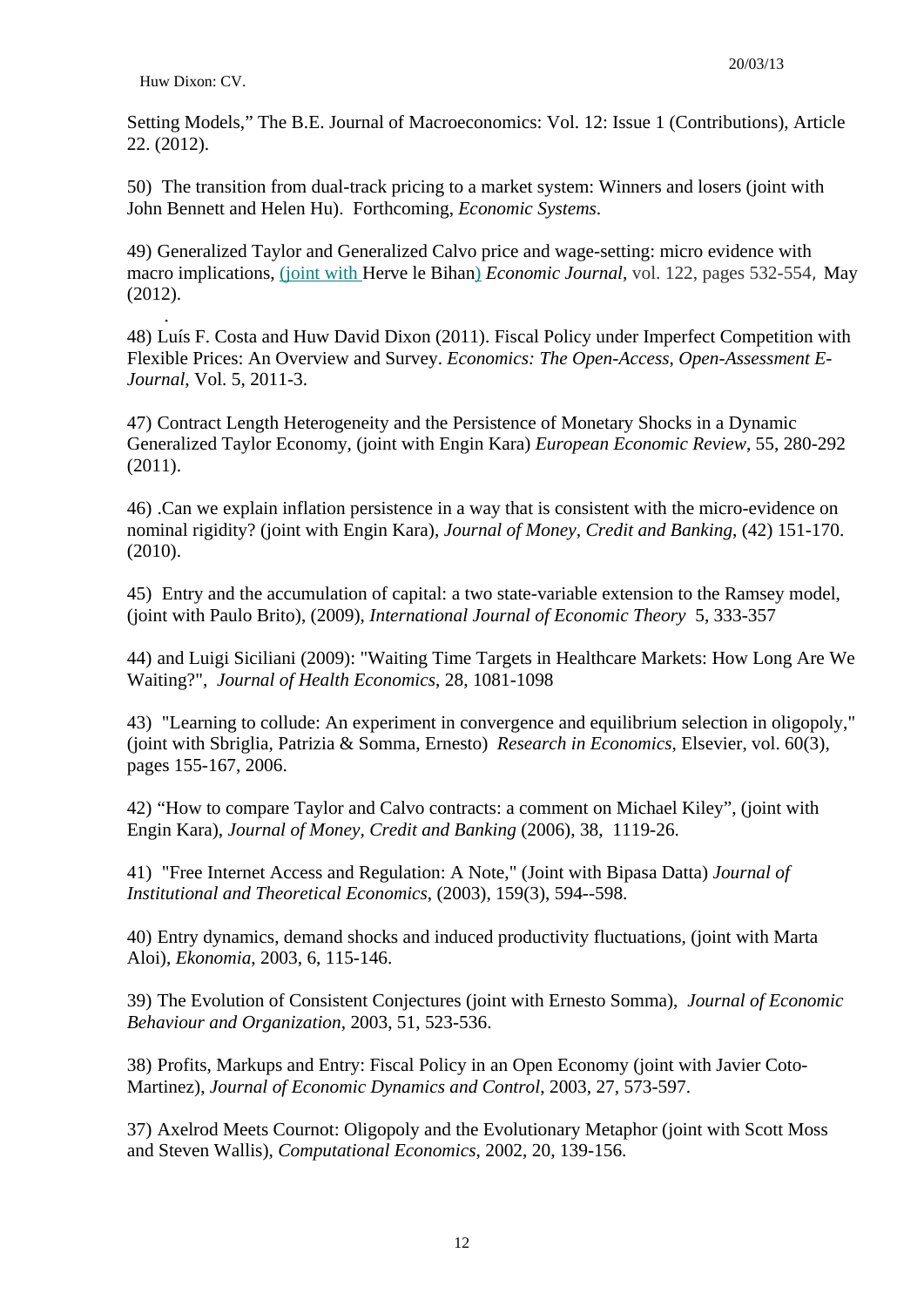36) Technological change, entry and stock market dynamics: an analysis of transition in a monopolistic economy (joint with Bipasa Datta), *American Economic Review, Papers and Proceedings,*2002, 92, 231-235*.*

35) Dual Labour Markets and Nominal Rigidity (joint with Henrik Jacobsen Kleven and Claus Thustrup Kreiner). *Oxford economic papers*, 2002, 54, pp. 561 – 583.

34) Omega-homothetic Preferences: Theory and applications (joint with Bipasa Datta), *Scottish Journal of Political Economy,* 2001, 48, 148–163.

33) Strategic responses to regulatory policies: what lessons can be learned from the UK contract Gas market?, (Joint with Joshy Easaw), *The Review of Industrial Organisation*, 2001, 18, 379- 396.

32) Monetary Policy and Credit in China: A Theoretical Analysis (joint with John Bennett), *Journal of Macroeconomics*, 2001, 23, 297-314.

31) Linear Homothetic Preferences (joint with Bipasa Datta), *Economics Letters*, 2000, 69, 55- 61.

30) Keeping up with the Joneses: Competition and the evolution of collusion, *Journal of Economic Behavior and Organization*, 2000, 43, 223-238*.*

29) Modelling market power in labour and product markets in a dynamic economy, *Ekonomia*, 2000, Fall, 1-18.

28) Endogenous Fluctuations in an open economy with increasing returns to scale, (joint with Marta Aloi and Teresa Lloyd-Braga), *Journal of Economic Dynamics and Control*, 2000, 24, 97- 125.

27) A mixed Industrial structure magnifies the importance of menu costs, (Joint with Claus Thustrup Hansen) *European Economic Review*, 1999, 43, 1475-1500.

26) New Keynesian Economics, Nominal Rigidities and Involuntary Unemployment, *Journal of Economic Methodology,* 1999, 6, 221-238. (reprinted in *Surfing Economics*)

25) A comparison of menu-costs in open and closed economies with a mixed industrial structure (joint with Alberto Pompermaier), *Open Economies Review,* 1999, 4, 365-384.

24) Fiscal Policy coordination with demand spillovers and unionised labour markets (with Michele Santoni*), Economic Journal*, March 1997, 107, 403-417.

23) A Theoretical Macromodel of the Chinese Economy, (with John Bennett) *Journal of Comparative Economics*, 1996, 22, 277-294.

22) Imperfect competition and the Fiscal Multiplier, (with Phil Lawler), *Scandinavian journal of Economics*, 1996, 98, 219-231.

21) Evaluating Competitive Strategies, (with Scott Moss and Steven Wallis)), *Journal of*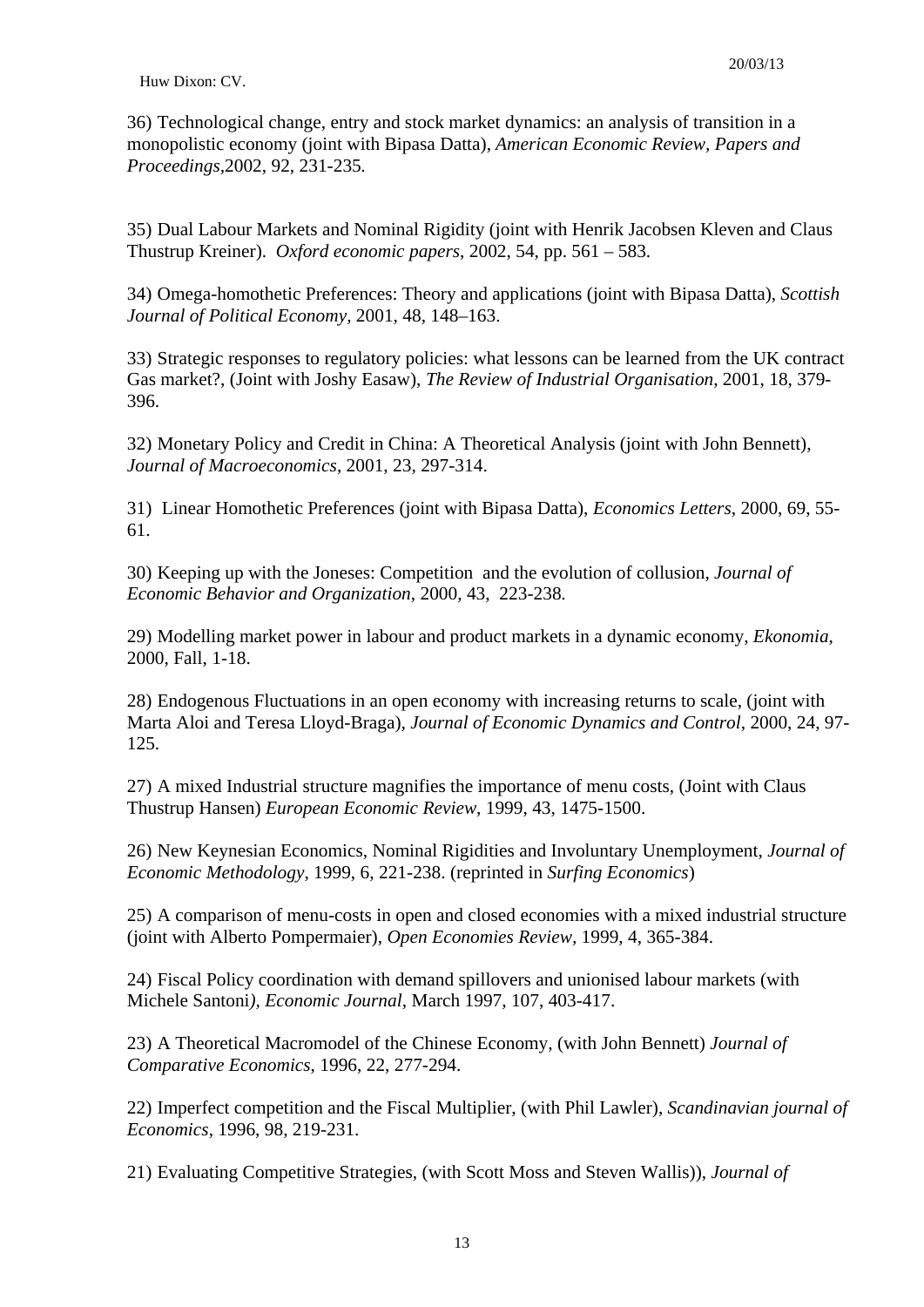*Intelligent Systems in Accounting Finance and Management*, 1995, 4, 245-258.

20) Macroeconomic equilibrium and reform in a Transitional Economy, (with John Bennett), *European Economic Review*, 1995, 39, 1465-1486.

19) An open economy model with a generalised bargaining framework, (with Michele Santoni), *Annales d'Economie et de Statistique*, 1995, 37/38, pp.293-318. Special edition "Recent Developments in the macroeconomics of mperfect competition" ed J.P Laffargue and P.Malgrange.

18) Macroeconomic price and quantity responses with heterogeneous product markets, *Oxford Economic Papers*, 1994, 46, 385-402.

17) Inefficient Diversification in multimarket Oligopoly with diseconomies of scope, *Economica*, 1994, 61, 213-219.

16) Imperfect competition and macroeconomics: a survey (with Neil Rankin*), Oxford Economic Papers,* 1994, 46, 171-199.

15) Bertrand-Edgeworth Equilibria when firms set discrete prices, *Bulletin of Economic Research*, 1993, 45, 257-268.

14) Nominal wage flexibility in a partly unionised economy, *The Manchester School of Economic and Social Studies*, 1992, 60, 295-306.

13) The Perfectly competitive outcome as the equilibrium in an Edgeworthian price-quantity game, *Economic Journal*, 1992, 102, 301-309.

12) Macroeconomic policy in a large unionised economy, *European Economic Review*, 1991, 35, 1427-1448.

11) Bertrand-Edgeworth equilibria when firms avoid turning customers away, *Journal of Industrial Economics*, 1990, 39, 131-146.

10) Macroeconomic policy with a floating exchange rate and a unionised non-traded sector, *Economic Journal*, 1990, 100 conference supplement, 78-90.

9) Imperfect competition, unemployment benefit, and the non-neutrality of money: an example, *Oxford Economic Papers*, 42, 402-413.

8) Unions, oligopoly, and the Natural Range of employment, *Economic Journal*, 1988, 98, 1127-1147.

7) Approximate Bertrand equilibria in a replicated industry, *Review of Economic Studies*, 1987, LIV, 47-62.

6) A simple model of imperfect competition with Walrasian features, *Oxford Economic Papers*, 1987, 39, 134-160.

5) The general theory of household and market contingent demand, *The Manchester School of*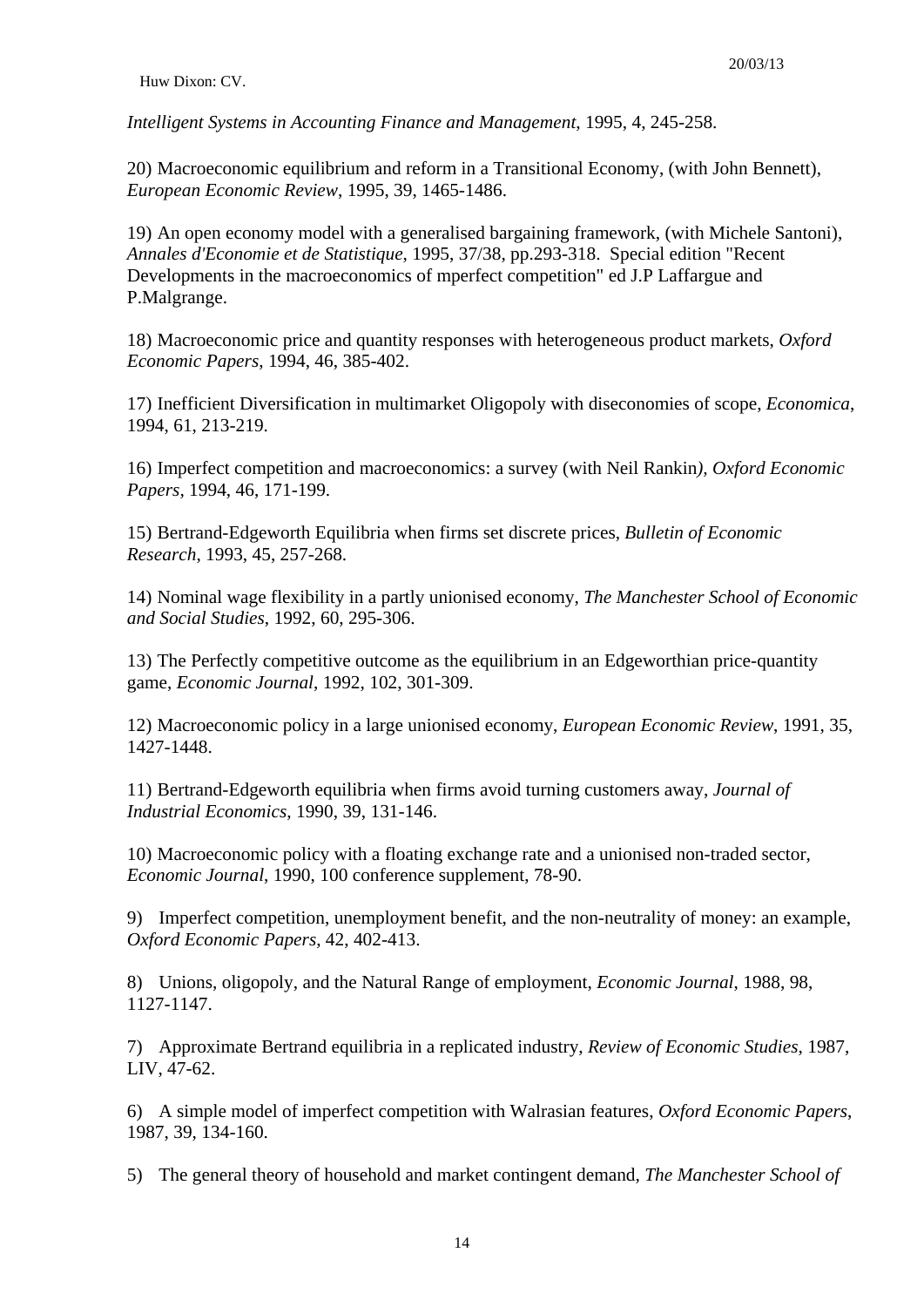*Economic and Social Studies*, 1987, 45, 287-304.

4) Cournot and Bertrand outcomes as equilibria in a strategic metagame, *Economic Journal*, 1986, 96 conference supplement, 59-70.

3) Strategic investment with consistent conjectures, *Oxford Economic Papers*,1986, (38), 111- 128.

2) Strategic investment in a competitive industry, *Journal of Industrial Economics*, 1985, 33, 483-500.

1) The existence of mixed strategy equilibria in a price-setting oligopoly, *Economics Letters*, 1984, 16, 205-212.

# **Journal articles reprinted in books.**

- 1) Strategic investment in a competitive industry, in Geroski, Phlips, and Ulph (ed) *Oligopoly, Competition and Welfare*, Blackwells, 1985, pp.115-133.
- 2) Strategic Investment with consistent conjectures, in Morris, Slater, Sinclair, Vickers (ed) *Strategic Behaviour and Market Structure*, Oxford University Press, 1986, pp.111-128.
- 3) A simple model of imperfect competition with Walrasian features, in Sinclair (ed*) Prices, Quantities, and Expectations*, Oxford University Press, 1987, pp.134-160.
- 4) A simple model of imperfect competition with Walrasian features, in Rod Cross (ed) *Unemployment, Hysteresis, and the Natural Rate of Unemployment, Blackwell*, 1988, pp.129-157.
- 5) Imperfect competition and macroeconomics: a survey (with Neil Rankin*),* In Dixon and Rankin (Ed), *The New Macroeconomics*, CUP 1995, pp 34-62.
- 6) A simple model of imperfect competition with Walrasian features, in Jean-Pascal Benassy (Ed), *Macroeconomics and Imperfect Competition*. Edward Elgar, 1995, pp.154-180.
- 7) Imperfect competition, unemployment benefit, and the non-neutrality of money: an example. Pascal Benassy (Ed), *Macroeconomics and Imperfect Competition*. Edward Elgar, 1995, pp.181-192.
- 8) Unions, oligopoly, and the Natural Range of employment, P.N. Junankar (Ed), *Economics of unemployment: causes, consequences, and policies,* Edward Elgar (forthcoming).
- 9) New Keynesian Economics, Nominal Rigidities and Involuntary Unemployment, *Surfing Economics* (Huw Dixon), Palgrave (2001).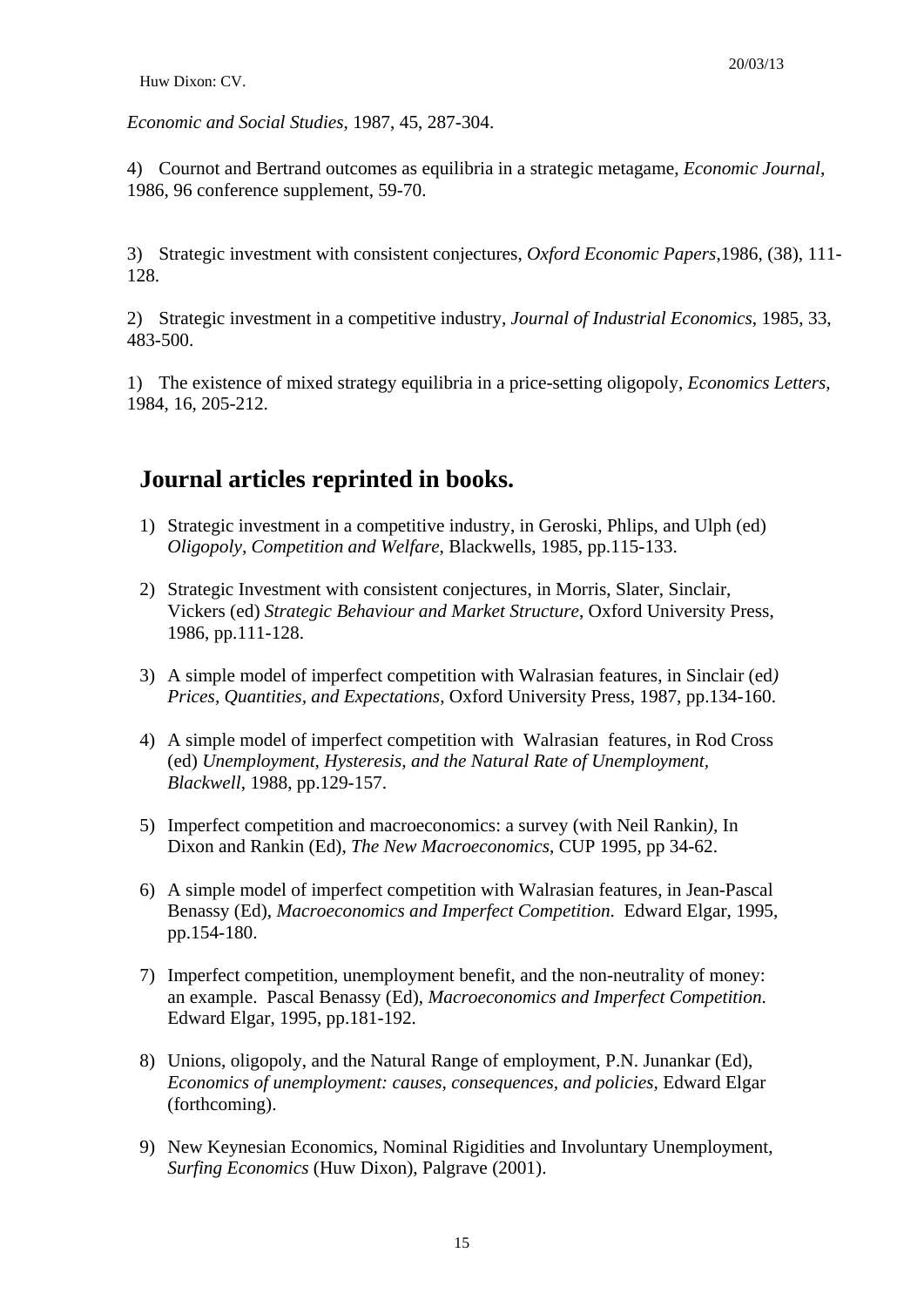10) Imperfect competition and macroeconomics: a survey (with Neil Rankin*),* in A.L.Booth (Ed) *The Economics of Trade Unions*, Edward Elgar.

# **Books: Sole Author.**

*Surfing economics: essays for the enquiring economist.* Palgrave (2001).

# **Books: Edited**

*The New Macroeconomics: Imperfect Markets and Policy Effectiveness*, Cambridge University Press, (1995). (Joint editor with Neil Rankin).

*Controversies in macroeconomics: growth, trade and policy*. Blackwells. (1999)

# **Papers and Chapters in books.**

- 1) Oligopoly Theory made simple, in *The Economics of Industrial Organisation*, Davies S. et al., Longmans, 1988, chapter 4 , pp 127-163. (reprinted in *Surfing economics*).
- 2) Equilibrium and Explanation, in Creedy (ed) *The Foundations of Economic Thought*, Blackwells, 1990, chapter 13, pp.356-394. (reprinted in *Surfing economics*).
- 3) Some Thoughts on Artificial Intelligence and Economic Theory, in Moss and Rae (eds) *Artificial Intelligence and Economic Analysis*, Edward Elgar, 1992, pp.131- 154. (reprinted in *Surfing economics*).
- 4) Imperfect Competition and Open Economy Macroeconomics, in Ploeg (ed) *Handbook of International Macroeconomics*, Blackwells, 1994. Chapter 2, pp.31- 59.
- 5) La Teoria dell'oligopolio resa semplice, in Luigi Filipini e Andrea Salanti (ed) *Razionalita, Impressa, E Informazione: letture di microeconomia*. Torino, 1993, pp.181-226.
- 6) Of Coconuts, Decomposition, and a Jackass: A geneology of the Natural rate of Unemployment, in Rod Cross (ed), *The Natural Rate 25 Years on*, CUP 1995, pp.57-74. (reprinted in *Surfing economics*).
- 7) Preface and editors introduction, in *The New Macroeconomics: imperfect markets and policy effectiveness*, CUP 1995.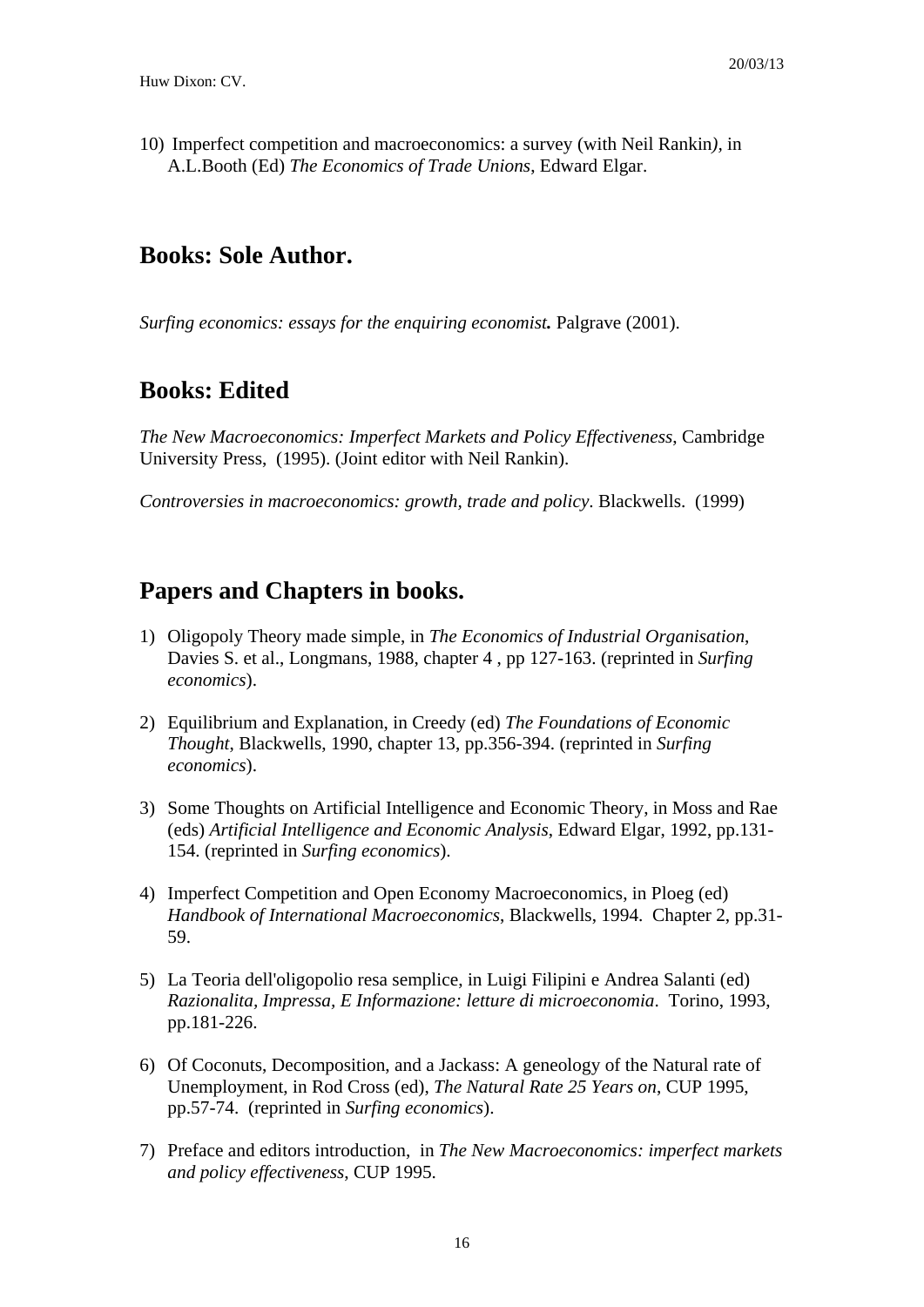- 8) Reflections on New Keynesian Economics; the role of Imperfect Competition, in Vane and Snowden (Eds) *Reflections on Modern Macroeconomics*, Edward Elgar 1998, pp.158-203. (reprinted in *Surfing economics*).
- 9) Old, new and post Keynesians and the IS/LM model (with Bill Gerrard). In Warren Young and Ben-Zion Zilberfarb (eds), *IS/Lm and Modern Macroeconomics*, pp.7-28. Kluwer, 2001.
- 10) Oligopoly Theory made simple, *Readings in Microeconomics*, ed M.A.La Manna, Ch/19, pp.375-411, Dryden Press, 1997.
- 11) The multiplier in an economy with monopolistic output markets and competitive labour markets, (with marta Aloi and Phil Lawler). *Market behaviour and macroeconomic modelling*, ed Hans van Ees. Ch 1, pp.3-40, Macmillan Press (1998).
- 12) New Keynesian economics: theory and evidence, Backhouse and Salanti (ed) *Theory and evidence in Macroeconomics*, Oxford University Press (2000), chapter 9 pp.203-214.
- 13) Regulatory Policy and the Competition Process in the UK Contract Gas Market: a theoretical analysis, (with Joshi Easaw) in MacKerron G and Pearson P eds, *The International Energy Experience: markets, Regulations and the Environment*, British Institute of Energy economics, Imperial College London.
- 14) Exchange Rates: fundamentals, random walks and volatility. *International Economics: Applications, Themes and Debates*, Lawler K. (ed). Prentice Hall, chapter 14, pp.243-252.
- 15) Real Rigidity, *An Encyclopaedia of Macroeconomics,* ed Brian Snowden and Howard Vane, Edward Elgar, pp. 616-620.
- 16) New Keynesian macroeconomics, *New Palgrave Dictionary of Economics, 2nd edition*, ed Steven Durlauf (2007).

## **Editorial Introductions/Statements in refereed Journals.**

- **1)** Exchange Rates and Fundamentals, *Economic Journal***,** 1999, 109, F652-54
- 2) On the use of the 'hidden economy' estimates, *Economic Journal*, 1999, 109, F335-37.
- 3) The Macroecconomics of OECD Unemployment, Economic Journal, 1998, 108, pp.779-781.
- **4)** Economics and happiness, *Economic Journal*, 1997, Vol.107, No.445, pp.1812- 1814.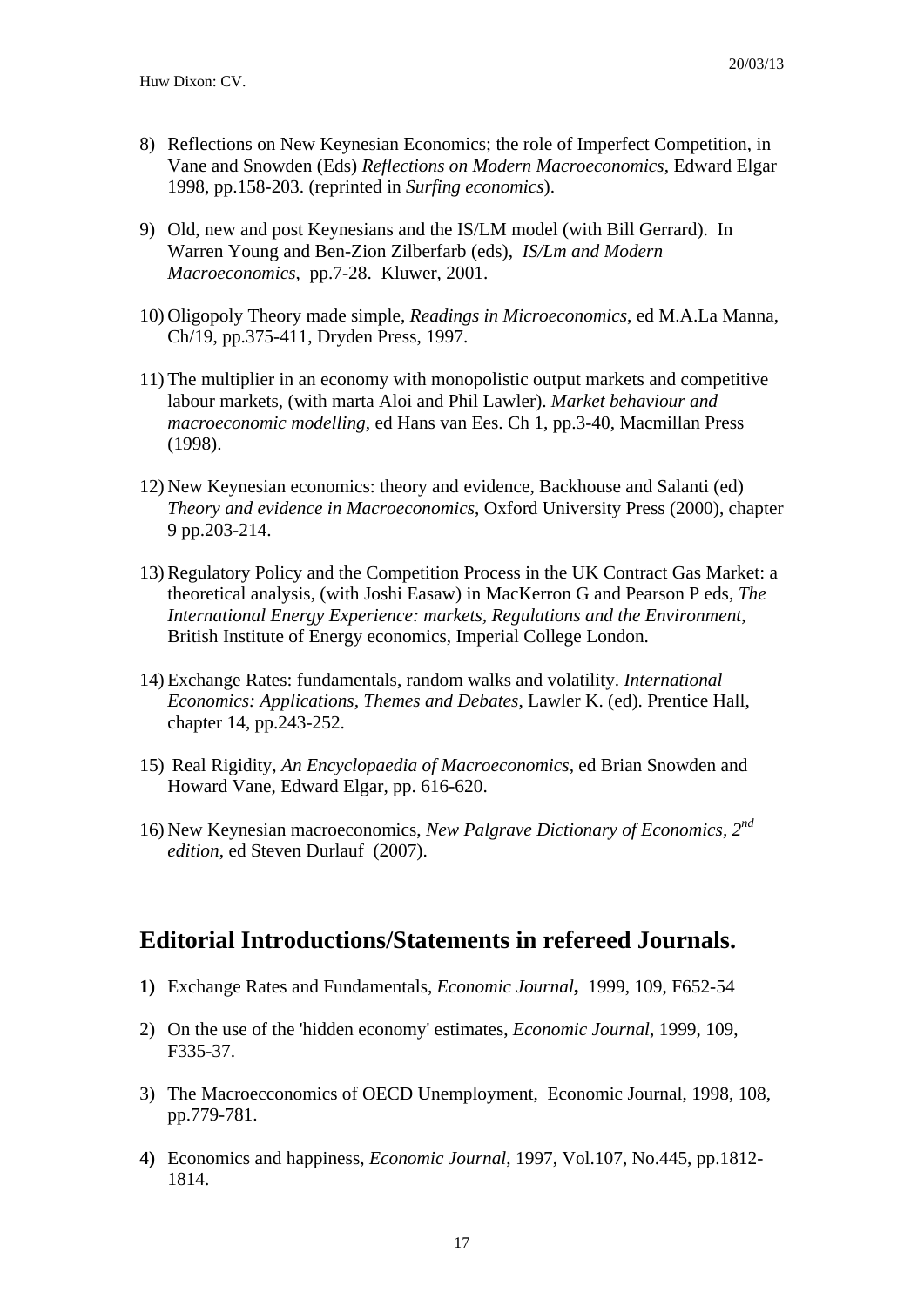- 5) The source and measurement of technical change, *Economic Journal*, 1997, Vol.107, No.444, pp.1518-1519
- 6) On Modelling the Long Run in Applied Economics (with Robert Taylor), *Economic Journal*, 107(440), January 1997, pp. 165-68.
- 7) Economists, the Welfare State and Growth: The Case of Sweden, *Economic Journal*, 106(439), November 1996, pp. 1725-26.
- 8) Deindustrialisation and Britain's industrial performance since 1960, *Economic Journal*, Jan 1996, Vol.106, No.434, pp.170-171.
- 9) Microfoundations and the demand for money An introduction, *Economic Journal*, 1997, Vol.107, No.443, pp.1169-1170
- 10) Finance and development, *Economic Journal*, 1997, Vol.107, No.442, pp.752-753
- 11) Editorial Announcement (with John Hey), *Economic Journal*, 1995, Vol.105, No.433 (un-numbered page).
- 12) Imperfect Competition and contemporary macroeconomics, *Portuguese Economic Journal, 2007*, Vol. 6, No. 2. (August 2007), pp. 89-93.

# **Discussion Papers and mimeos**: **unpublished and likely to remain so.**

Managerial Corporations: an Overview. (with Alan Manning). Paper presented at "The Economics of Producer Organisations", Yale 1985.

Competition and Efficiency: an Overview, Birkbeck College discussion paper 89/1. (pp.43).

Coordination failure in Keynesian models: a comment. Mimeo, 1988.

Learning with a known average: a simulation study of alternative learning rules (joint with Paolo Lupi), York D.P 97/18.

Stability and equilibrium in decision rules: an application to duopoly, (with John Bone), York DP 99/33.

Coordination and equilibrium selection in mean-defined supermodular games under payoff monotonic selection dynamics, York DP 99/37 (joint with Ernesto Somma).

"Entry Dynamics, Capacity Utilisation and Productivity in a Dynamic Open Economy", (joint with Marta Aloi), York DP 02/05.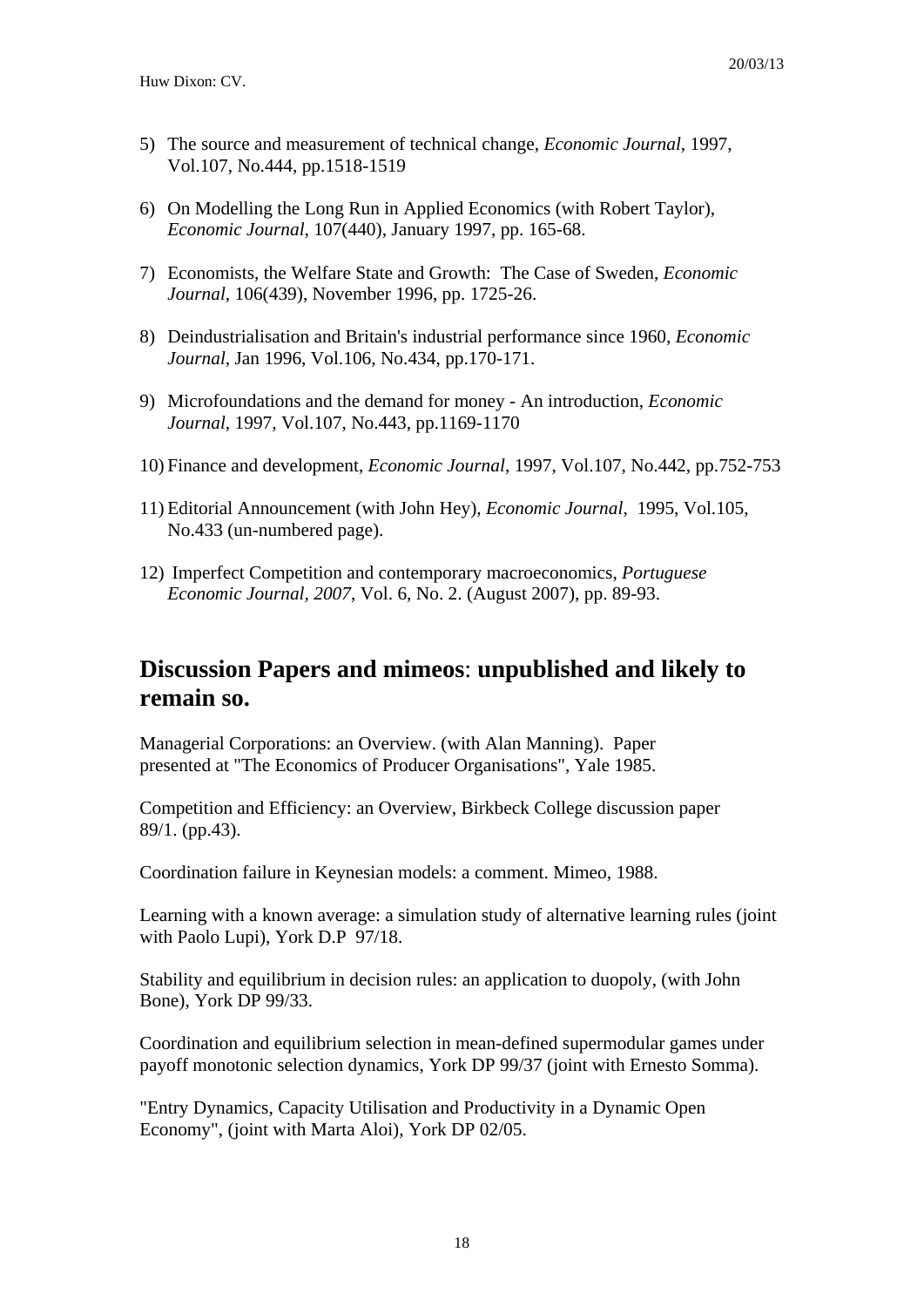## **Reviews.**

Microeconomic Analysis, second edition. Hal Varian Economic Journal, 94, 247. Cost, use, and value. Francis Seaton. Economic Journal, (96), 1124-1125.

Studies in Business Cycle Theory. R.E.Lucas. Economic Journal, (98), 509-511.

Cournot oligopoly: characterization and applications. A.Daughety (ed) Economica, 1990, (57), 274.

Equilibrium Analysis. Hildenbrand W. and Kirman A.. Economic Journal, 1990, (100), 665.

Walrasian microeconomics, D.Katzner. Economic Journal, 1990, (100), 1040.

Rules and Institutions, Nicholas Rowe. Economic Journal, 1990, (100), 964-5.

Walrasian and non-Walrasian equilibria: an introduction to general equilibrium analysis. Anjan Mukherji. Economic Journal, 1990, (100), 1413.

Financial structure and economic organisation. R.M.Townsend. Economic Journal. 1991, (101), 683.

Inflation and unemployment: macroeconomics with a range of equilibria. Ian MacDonald. British Journal of Industrial Relations, 1991, 29. 536-537.

Macroeconomic Dynamics, Hugh Rose. Economic Journal, 1992, (102), 967-8.

New Keynesian Economics, Volumes 1-2. Mankiw N.G. and Romer D. (eds). Economic Journal, 1992, (102), 1272-5.

Reconstructing Keynesian economics with imperfect competition, Robin Marris. The Manchester School of Economic and Social Studies, 1992, (LX), 344.

Issues in contemporary economics, vol. 1-2. Arrow K.J. and Nerlove M. (eds). Economic Journal, 1993, (103), 250-253.

The New Classical Macroeconomics, vol.1-3. Kevin Hoover (ed). Economic Journal, 1993, (103), 1600.

Recent Developments in Game Theory. John Creedy et al., Scottish Journal of Political Economy, 1993, 40, p.237.

Microfoundations: a critical inquiry. Maarten Jansen. Economic Journal, 1994, 104, 946-948

Advanced Industrial Economics. Steven Martin. Economic Journal, 1994, 104, pp. 1485-1487.